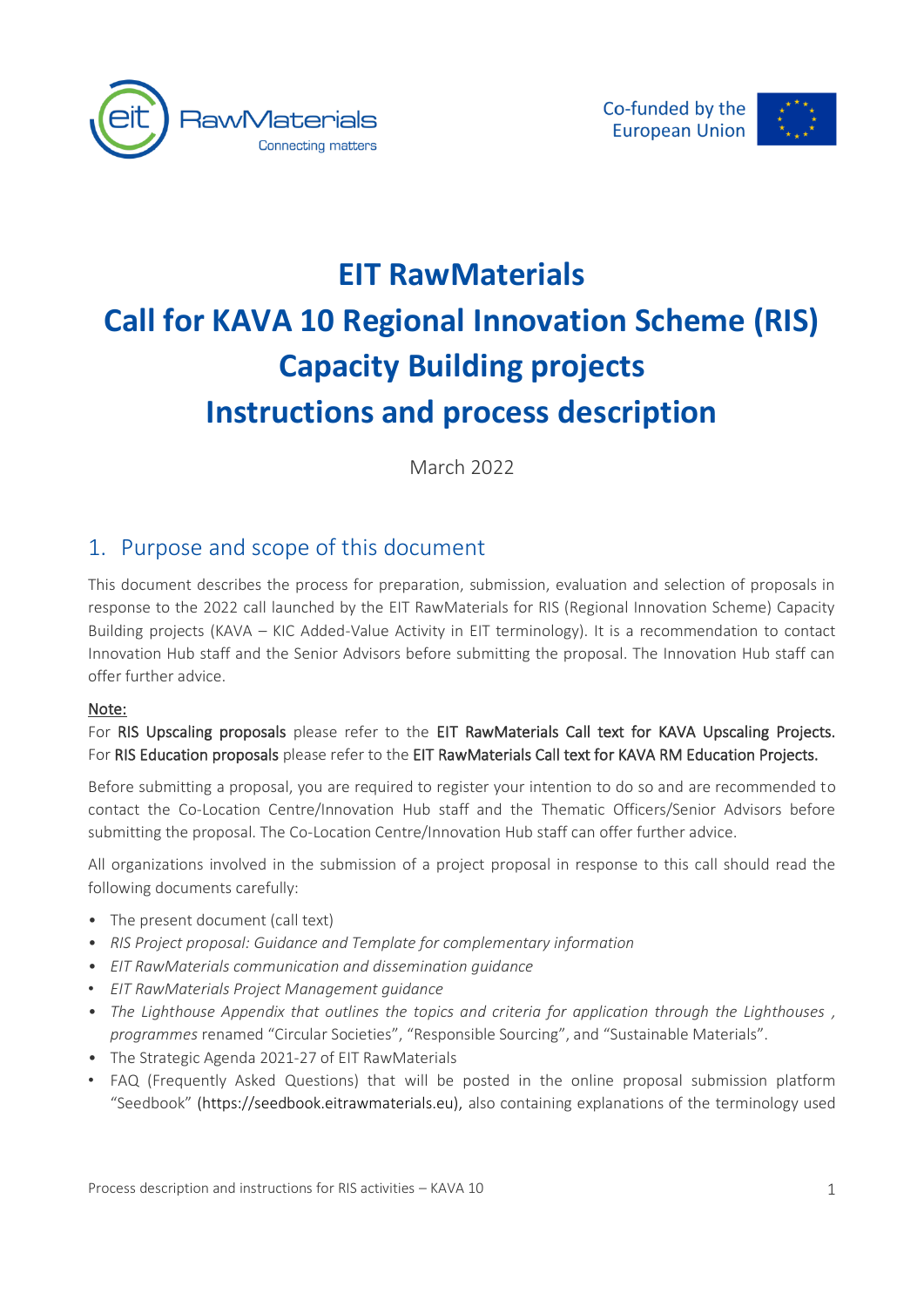

in this document; Project Coordinators should check this section regularly to ensure that they are fully informed and updated on important matters such as eligibility and evaluation criteria, advice on the compilation of the proposal, costs and cost allocation

# 2. Project call and selection process

The aim of EIT RawMaterials is to take the optimal pathways to reinforce and expand activities in regions of strategic importance, taking into account synergies with the various raw materials actions that the EU Commission has planned to implement with non-EU partners from 2015 onwards.

For the so called RIS<sup>1</sup> activities, EIT RawMaterials regards the RIS regions as areas where there are opportunities to make an impact in line with our objectives and the overall aim of increasing the innovation level of RIS countries. See description of RIS and RIS eligible countries; https://eit.europa.eu/our-activities/eitregional-innovation-scheme-ris

Our strategy for delivering maximum impact in the RIS regions is:

- 1. Engage strong key partners from RIS regions or those having focus on and commitment to RIS regions to enable outreach to the local stakeholders. Engage the local stakeholders so that they benefit from being involved in KIC activities. Create long-lasting networks around regional challenges, supported by local and national authorities.
- 2. Transfer the Knowledge Triangle Integration concept into RIS regions to contribute to increasing the innovation capacities of the local ecosystem, via capacity building activities and closer interactions between the local KT innovation actors (such as, clusters, networks, regional public authorities, Higher Education Institutions (HEIs), research organisations, SMEs) and their activities.
- 3. Grow KIC participation from non-partners (and potential partners) from RIS regions by securing a strong presence in the RIS countries through various KIC activities.
- 4. KIC's RIS activities should address a realistic and existing challenge, quantify it and through the project provide a solution and/or knowledge on how to solve it in a practical way.

EIT RawMaterials will outreach mostly to those EU regions where a smart specialisation strategy supports the raw materials agenda and/or where there is potential for raw materials related activities (and where smart specialisation strategies are not yet developed).

Process description and instructions for RIS activities – KAVA 10 2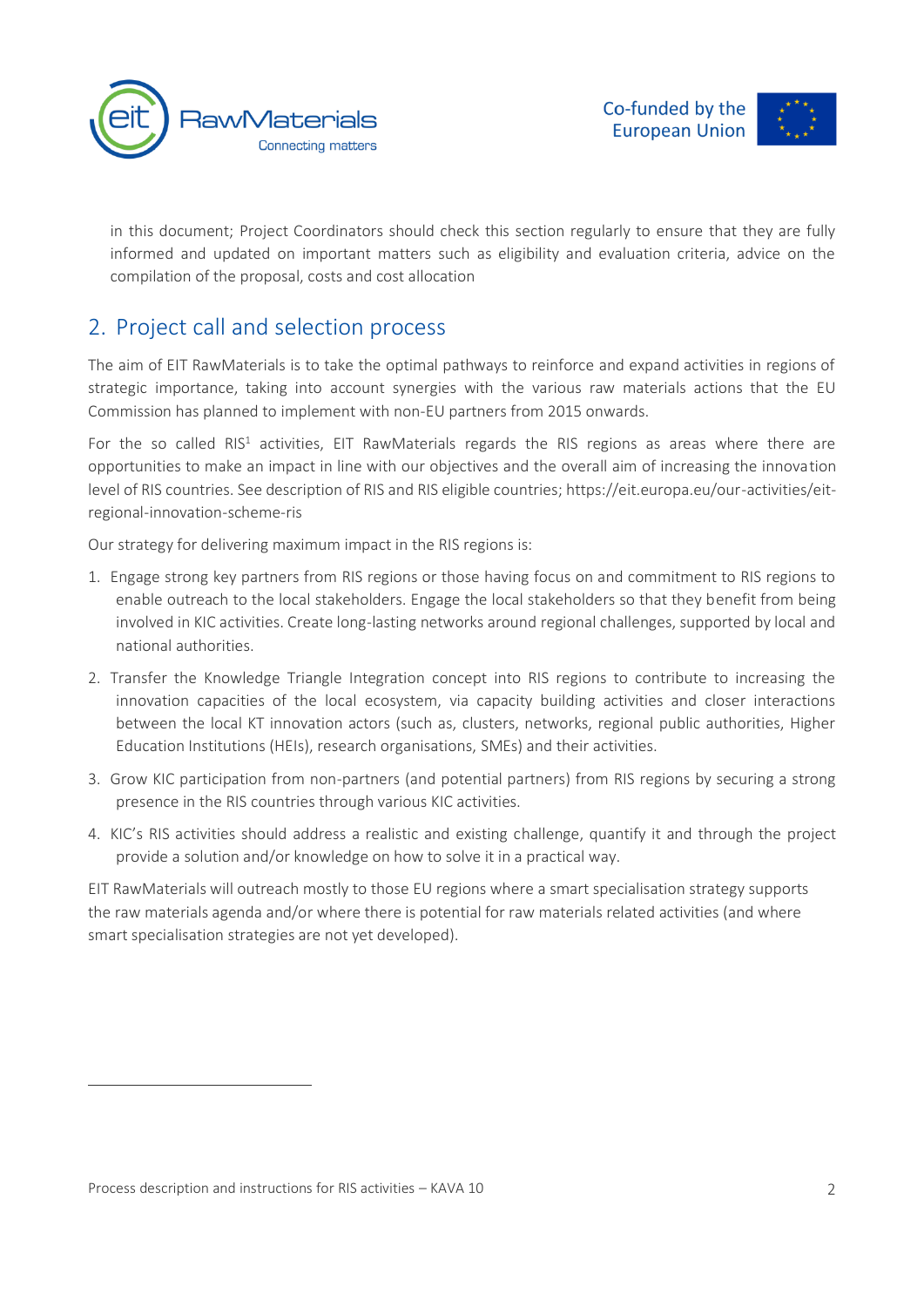



# 2.1. Examples of RIS Capacity Building activities

The RIS Capacity Building activities can be defined on a case-by-case basis. They may include for example (the list is not exclusive):

- 1. Cooperation with innovative groups that work on and have developed tools and technologies that can be tested in RIS regions with the aim to solve raw materials value chain related challenges. The innovative groups can be one of the following: start-ups (with focus on start-up's supported by EIT RawMaterials), SMEs, RTOs, other industry groups, etc. The solutions can come from both KAVA activities as well as other activities not related to EIT RawMaterials.
- 2. Train-the-trainer activities intending to: a) increase the entrepreneurship/business skills of students in RIS regions, b) improve the innovation capacity of the Higher education institutions themselves in RIS regions by promoting Knowledge Triangle Integration resulting transformative changes of raw material related education generating overall impact to the region. Thematically: Circular Economy, recycling and zero waste shall be among focus areas.
- 3. University-Business Cooperation (UBC) activities, e.g. a) internships, b) bonuses for graduates returning to their native country and finding employment in local industry (to leverage brain drain), c) extending / bringing in other best UBC practices to RIS countries, under condition to provide a reasonable amount of the 10.2 (# EIT RIS Active KIC partners) and 16.2 (# RIS HEIs involved in KIC activities) EIT Core KPIs (SA 2021-2027) and optional also 13.2 (#RIS Success stories).
- 4. Additional activities to prepare a RIS upscaling proposal or an investment case from RIS for ERMA: [https://erma.eu/investment-proposal-template/,](https://erma.eu/investment-proposal-template/) [https://erma.eu/investment/.](https://erma.eu/investment/)
- 5. Preparation of a market analysis or a Go-to-market strategy for future RIS Upscaling proposals of great importance or with potential to bring high impact, which are then to be applied at the next KAVA Call as RIS Upscaling.
- 6. Activities contributing a reasonable/significant amount of EIT Core RIS KPIs presented in Strategic Agenda 2021-27

## 2.2. General rules and guiding principles

EIT RawMaterials identified the following priority outreach RIS regions (however all EIT RIS eligible countries\* are eligible under this call):

• The East & South-East Europe (ESEE) region is of particular interest due to its unique raw materials potential, especially for critical minerals (both geological resources and secondary raw materials) and its specific geopolitical situation. The ESEE region is also included in specific transnational programmes as part of the EU Cohesion Policy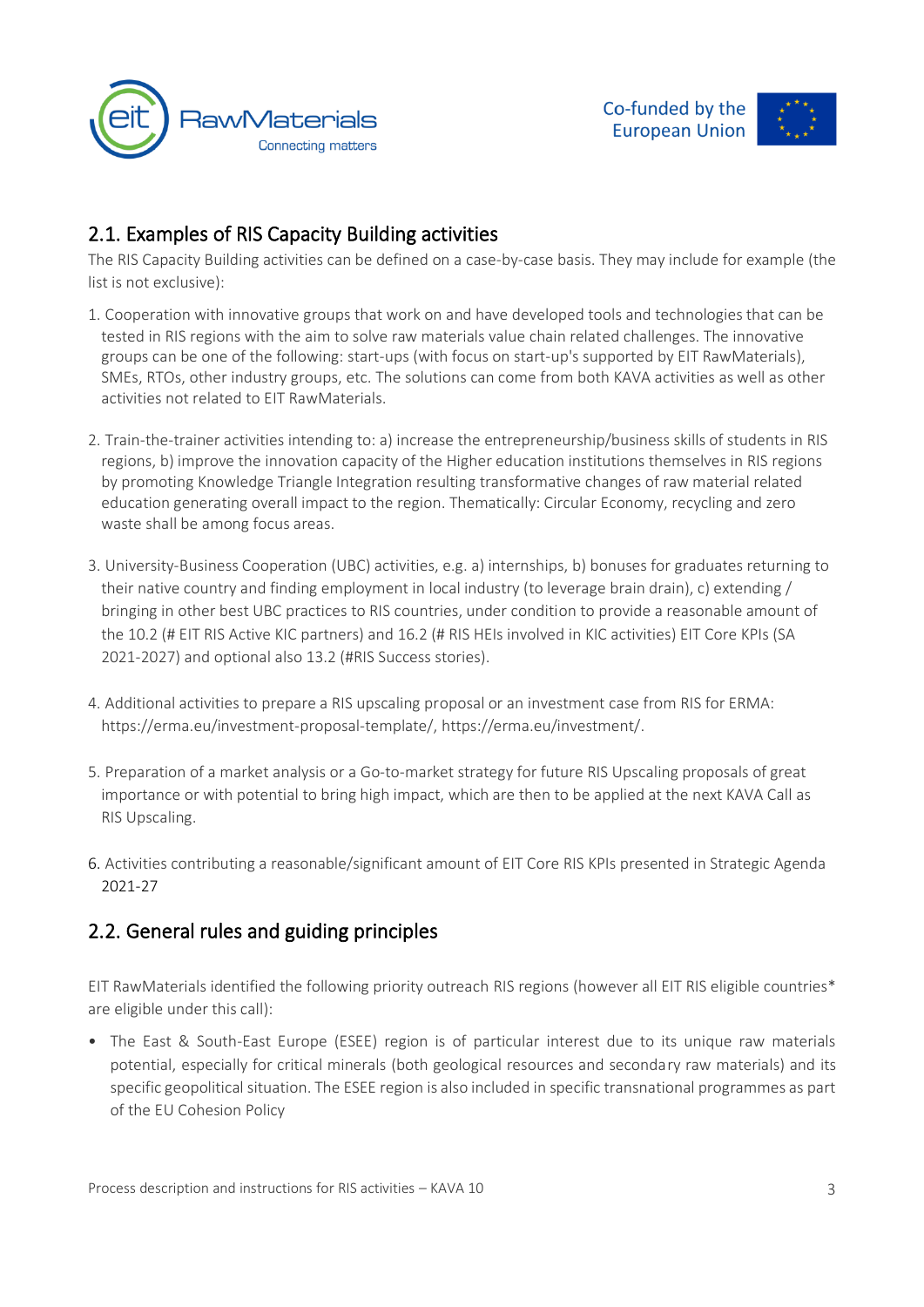



- Baltic countries as fast developing regions
- The southern Mediterranean region: South Italy (including Molise and Campania regions), regions in Spain (Andalusia, Asturias, Castilla-La Mancha, Castilla y Leon, Extremadura, Galicia), Malta and Cyprus.
- \* <https://eit.europa.eu/our-activities/eit-regional-innovation-scheme>

The following general rules and guiding principles apply:

- RIS Capacity Building proposals may include RIS Task Partners. Eligibility and selection criteria are outlined in the document *RIS Capacity Building Project proposal: Guidance and Template for complementary information.*
- The proposal should intend to build a strong community (KTI) and have a clear plan for continuation after the duration of the proposed KAVA project.
- All projects must define aims and objectives and lead to specific deliverables, outputs and final results over a defined time schedule and they will be financed by EIT RawMaterials (the KIC) only for a defined duration.
- Proposals must meet the highest expectations and performance on the creation of impact (e.g. EIT Core RIS KPI targets; please refer to Strategic Agenda 2021-2027).
- A detailed work plan must be provided for each year of the project duration at the time of proposal submission.
- RIS project proposals that aim for obtaining additional / complimentary funding (i.e. from national or regional funding schemes such as European regional development fund, Cohesion fund, Recovery fund, Just transition fund, WBIF, IPA, ERASMUS+, European University Initiative) demonstrating a detailed plan to secure co-funding from national/regional funds will be evaluated positively.
- A clear plan must be provided on continuation of activities after the duration of the project, how the end results will be used, by whom, on how these activities are to be financed.
- All projects will be tracked, and their progress will be assessed for 5 years after the end of the funding period.
- Specific tasks may be attributed to subcontractors, as long as the necessity is clearly justified and follows the general Horizon Europe principles. Please note that only a limited part (in budget and scope) of a project may be subcontracted; depending on the scope of the work to be provided, it may be necessary for the entity to become a partner.
- It is possible to add other partners to the consortium after the project selection, but without changes to the total KAVA budget allocated to the project.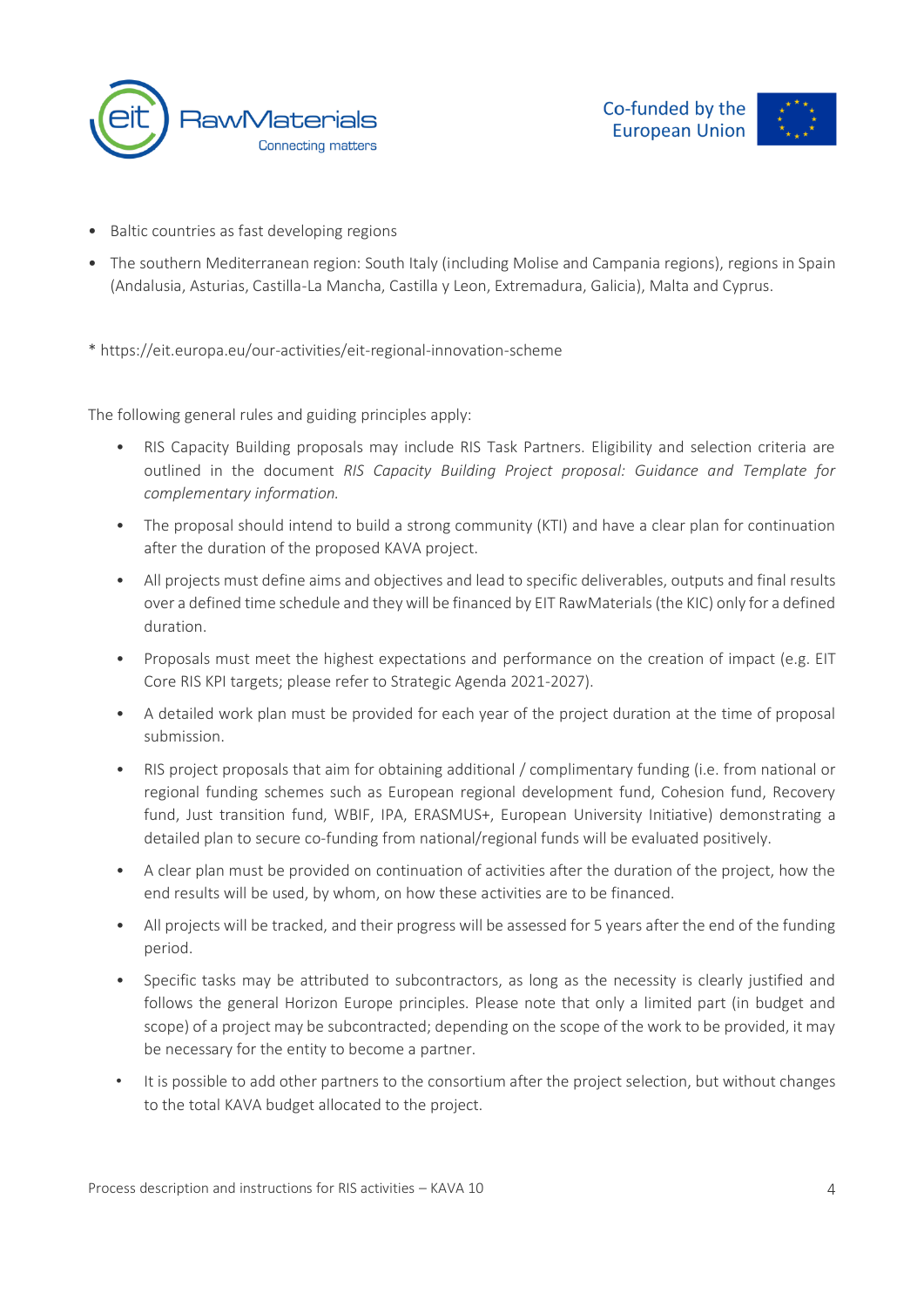

- In the case of a resubmission, it is mandatory to highlight the improvement performed
- In case of a proposal selected at Stage 1 of KAVA Call 9 that did not go to Stage 2 by submitting a FINAL proposal in time, the consortium must provide the reasons and will be able to resubmit a DRAFT proposal at Stage 1 of KAVA 10, except if the topic is no more addressed in KAVA Call 10
- If a proposal has already been supported with previous funds, please indicate them with the name of the project as well as the source of funding
- Regardless of the funding source, if an entity incurs costs as part of a KAVA they need to become KIC partners (with the exception of the RIS Task partners). In other words, non-members who receive funding, or who incur costs as a result of a KAVA (even if the funding is brought in by them) need to become partners, supply all documents, pay fees and they need to report their costs, be subject to eligibility, etc. like any regular partner. Non-members who participate in a KAVA but receive no funding and incur no costs in the project do not need to become partners. They need to sign the PA, however, because this includes statements on IP, confidentiality, etc. that still need to be respected.
- The project duration can be from a minimum of 1 year to a maximum of 2 years (in exceptional cases a 3 yearlong project could be accepted but only with justification and individual review).
- Above and beyond the specific EIT RawMaterials Eligibility criteria, all projects must comply with Horizon Europe and EIT rules, and with the conditions set in the current EIT RawMaterials Partnership Agreement (ParA).
- Consortia are encouraged to consider offering our EIT RM Alumni an internship in their project and/or a site visit. Our Alumni are past or present participants in EIT RM Education or Business Development activities. The EIT RM Alumni Association would assist in the logistics involved in an internship or study/project visit.
- Proposals claiming to achieve any positive environmental impact, such as resource and energy savings, waste reduction, waste valorisation, emissions reduction, etc., must include a Work Package on the assessment of the environmental impacts of the developed products or processes using LCA (Life Cycle Assessment) methodologies.

#### 2.2.1. Expected budget and funding

At EIT's request a minimum of 10% of a KIC's budget must be allocated to RIS projects. The exact number of projects funded will depend on the quality of the received proposals from the KIC, and on the total available funding for 2023. The funding allocation to Lighthouse projects will depend on the overall strength of the proposals. Lighthouse and non-Lighthouse proposals will be evaluated together, and selection for funding will be based only on the eligibility, quality and strategy criteria outlined in Section 2 of this document (additional eligibility criteria apply to Lighthouse projects as outlined in the 'Lighthouse Appendix' document).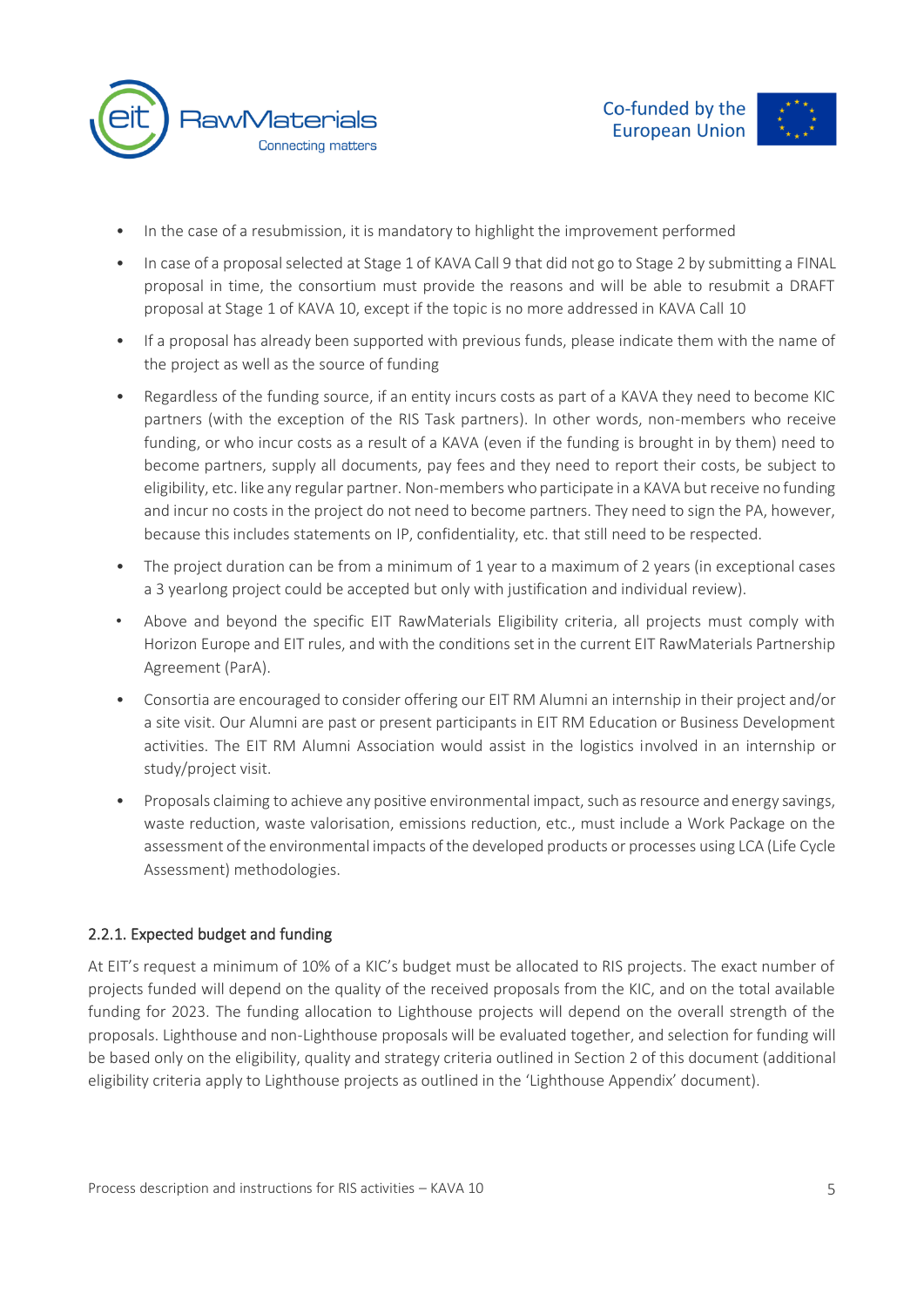



#### 2.2.2. Confidentiality, data protection and ethical considerations

Access to the proposals will be given to EIT RawMaterials Management Team and to the evaluation panel conducting the evaluations. Everyone with access to the proposal texts will have signed a non-disclosure and confidentiality agreement before access is granted.

If a proposal is approved for funding, the full details of the approved project will be communicated to the EIT as part of the proposed Business Plan 2023-25, where it will be included in EIT's evaluation of the Business Plan.

The title, scope, summary, name of partners in the consortium, name of coordinator and overall budget of projects approved for funding will be shared within the EIT RawMaterials community, and therefore will be made publicly available (e.g., on the EIT RawMaterials' web site, in presentations at conferences etc.). Public dissemination of the project's main results and outcomes is a mandatory condition for funding and will be arranged jointly by the consortium and EIT RawMaterials staff taking into account the consortium's legitimate confidentiality requirements.

All data and information related to the proposal and its evaluation will be handled and stored in the 'SeedBook' platform according to EIT RawMaterials' customary procedures. The EIT RawMaterials' Code of Conduct will be followed throughout the evaluation process. External evaluators will receive specific instructions on the evaluation process, and access to the proposals will be granted to each Evaluator only after the upload of her/his 'Evaluator Agreement' with provisions on confidentiality, conflict of interest and code of conduct.

### 2.3. Proposal preparation, submission, evaluation and selection process

#### 2.3.1. Proposal preparation and registration

On-line matchmaking and brokerage events throughout the year allow partners to discuss project ideas and form potential consortia. It is mandatory for the coordinator to inform her/his Innovation Hub Manager for each project proposal to be submitted. The Innovation Hub and RIS hub staff provide guidance and support in order to:

- Set up a solid consortium and find missing partner(s) if required.
- Advise and support the consortium with their project proposals to ensure they are in line with the evaluation criteria.

It is a requirement to register your intention to submit a proposal and a recommendation to contact Innovation Hub staff and the Senior Advisors before submitting the DRAFT proposal using the Seedbook platform [\(https://seedbook.eitrawmaterials.eu\).](https://seedbook.eitrawmaterials.eu)/)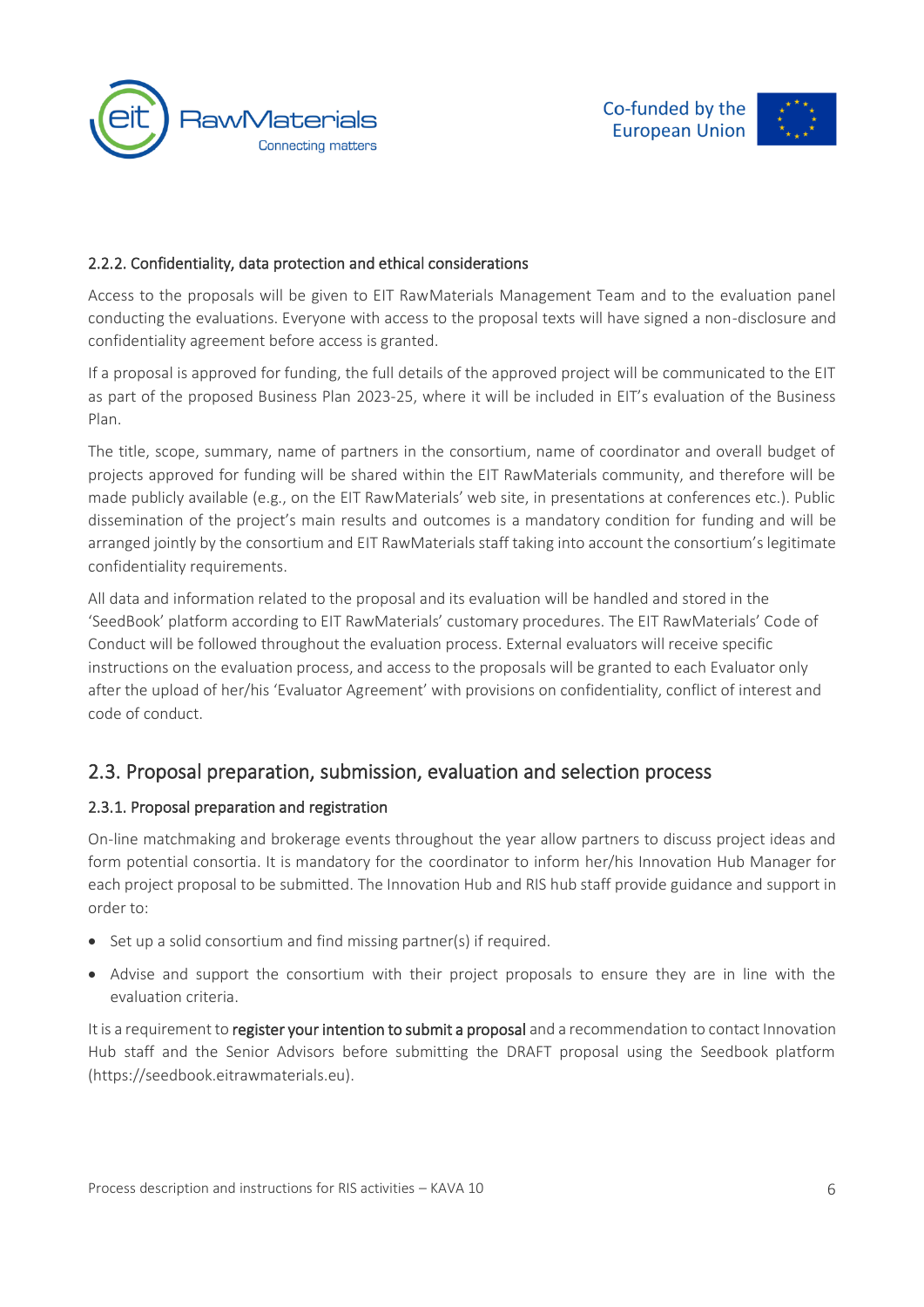



Proposals must be registered by Tuesday 31 May 2022 at 13.00 CET (Berlin time) using the SeedBook online platform.

The registration form will become available through Seedbook by September 2021. Following registration, the proposal will be assigned to a Project Officer who will be the primary point of contact with the Project Coordinator throughout the submission process. Note that Project Coordinators will be able to access the online proposal submission template only after their project has been registered and assigned to a Project Officer.

#### 2.3.2. Proposal submission

The proposal submission will take place in two stages, with a DRAFT proposal (Stage 1) and a FINAL proposal (Stage 2). Both submissions will be evaluated. It is therefore imperative that the DRAFT proposals contain sufficient information for a comprehensive evaluation.

- Coordinators must submit a DRAFT proposal (in Stage 1) no later than Tuesday 31 May 2022 at 13.00 CET (Berlin time) using the SeedBook online platform. Please see "Template for RIS Capacity Building DRAFT proposals" document that is available at the Call website and in SeedBook.
- FINAL proposals (Stage 2) must be submitted no later than Wednesday 14 September 2022 at 13.00 CET (Berlin time) using the SeedBook online platform. The "Regional Innovation Scheme (RIS) Project Proposal" document offers guidance for the content of the proposal.

#### 2.3.3. Proposal evaluation and selection process

The DRAFT proposals should not exceed 5 pages and should contain an executive summary, the objectives, outcomes and final results expected, and the DRAFT proposal will be evaluated using the 5 following criteria, which will be evaluated as "yes/no". Only proposals receiving "yes" to all of 5 criteria at Stage 1 will be invited to submit a FINAL proposal in Stage 2. Stage 1 evaluation criteria are:

- 1. Proper alignment with the EIT RawMaterials Strategic Agenda 2021-27: the DRAFT proposal draft a.) fits clearly into one or more of the 6 Knowledge & Innovation Themes and b.) addresses EIT Regional Innovation Scheme objectives and EIT RawMaterials strategy for delivering maximum impact in the RIS regions as described in this call text.
- 2. High impact: the proposal aims at a.) actively integrating new RIS partners (a minimum of 1 new core, associate or project partner) during the course of the project (KTI) and b.) achieving RIS Core KPIs.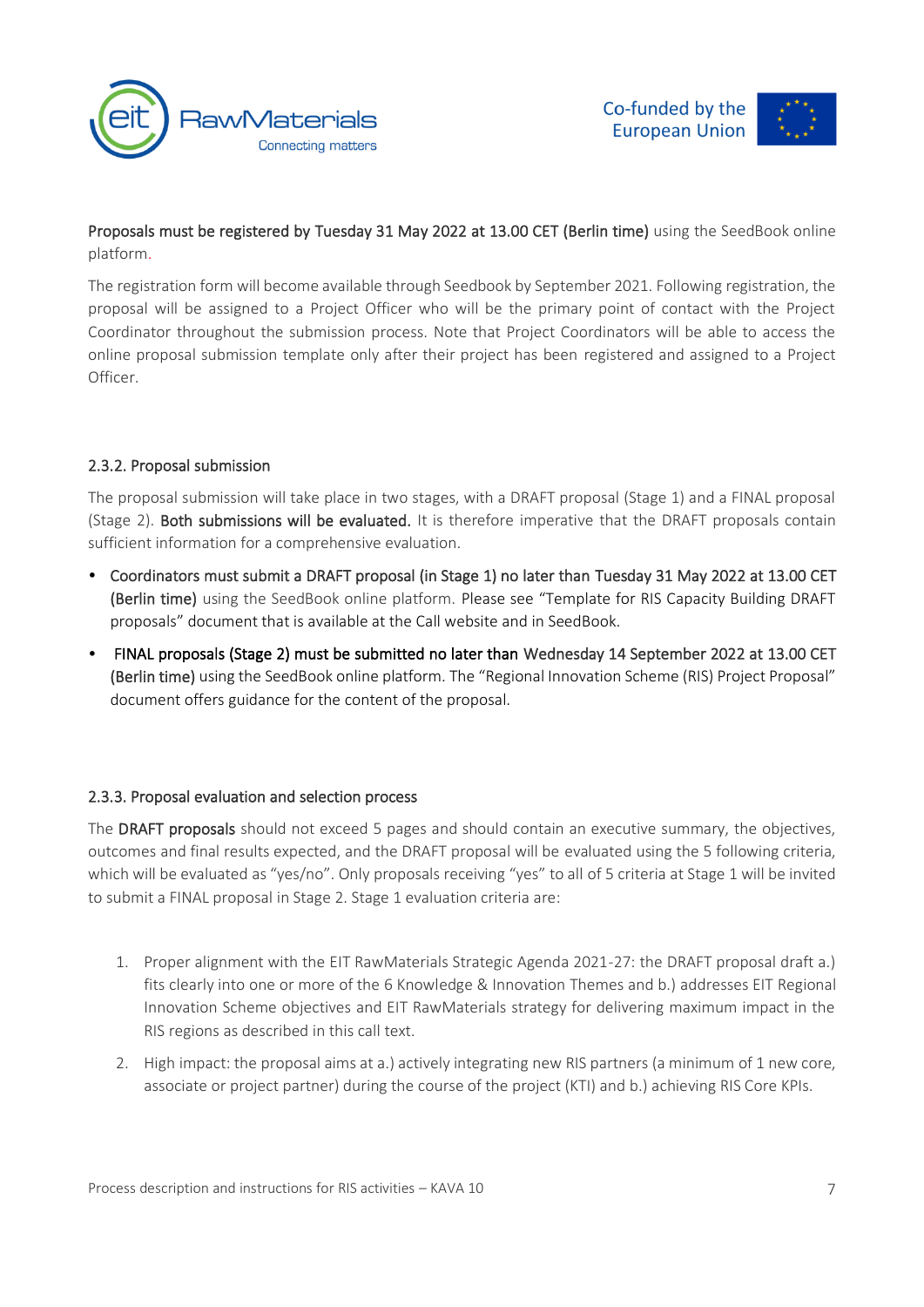

- 3. Relevance and potential: the proposal a.) is proving/demonstrating an existing RIS challenge, quantifying it and is presenting a solution to be provided by the proposal consortium and b.) is aligned with national/regional strategies and demonstrates the potential to bring in additional national/regional funding.
- 4. Project implementation capacity: a.) Project coordinator and consortium have a solid track record in executing projects and b.) the consortium has clear roles assigned & all aspects of the proposal are covered by relevant partners.
- 5. Potential for project continuation: The proposal a.) is building a strong community (KTI) and b.) has a clear plan for continuation after the duration of the proposed KAVA project (including tentative timeline, next steps, funding sources and future activities).

A template will be provided in SeedBook for the submission of the Stage 1 DRAFT proposal ("Template for RIS Capacity Building DRAFT proposals"). The template will contain specific instructions and the DRAFT proposals must contain sufficiently detailed and convincing information addressing the above Stage 1 criteria. The evaluation will be carried out by the EIT RawMaterials Management Team.

The DRAFT proposal template must be completed and uploaded in SeedBook by Tuesday 31 May 2022 at 13.00 CET (Berlin time). Proposals that do NOT have this document uploaded by the due date will not be considered further in KAVA 9 Call.

The FINAL proposals will be evaluated according to three sets of criteria:

Eligibility criteria - mandatory requirements (proposals that do not meet such criteria will not be considered for further evaluation), as described in Section 2.3 below;

Quality criteria - quality criteria against which the collected proposals will be scored and ranked by external evaluators, according to the evaluation grid presented in Section 2.5.1. "Quality Criteria".

Strategy criteria - strategy criteria against which the collected proposals will be scored and ranked by the EIT RawMaterials Management Team, according to the evaluation grid presented in section 2.5.2. "Strategy Criteria".

Eligible proposals will be selected based on the quality and strategy criteria ranking. Quality criteria (external evaluation) account for the 70% of the final score, while strategy criteria (EIT RawMaterials evaluation) account for 30%.

Proposals' quality will be evaluated by a panel of external experts appointed by the EIT RawMaterials Management Team. EIT RawMaterials will strive to achieve balance in the Evaluators' gender and geographic provenance.

• A minimum of three experts will be assigned to the evaluation of each proposal.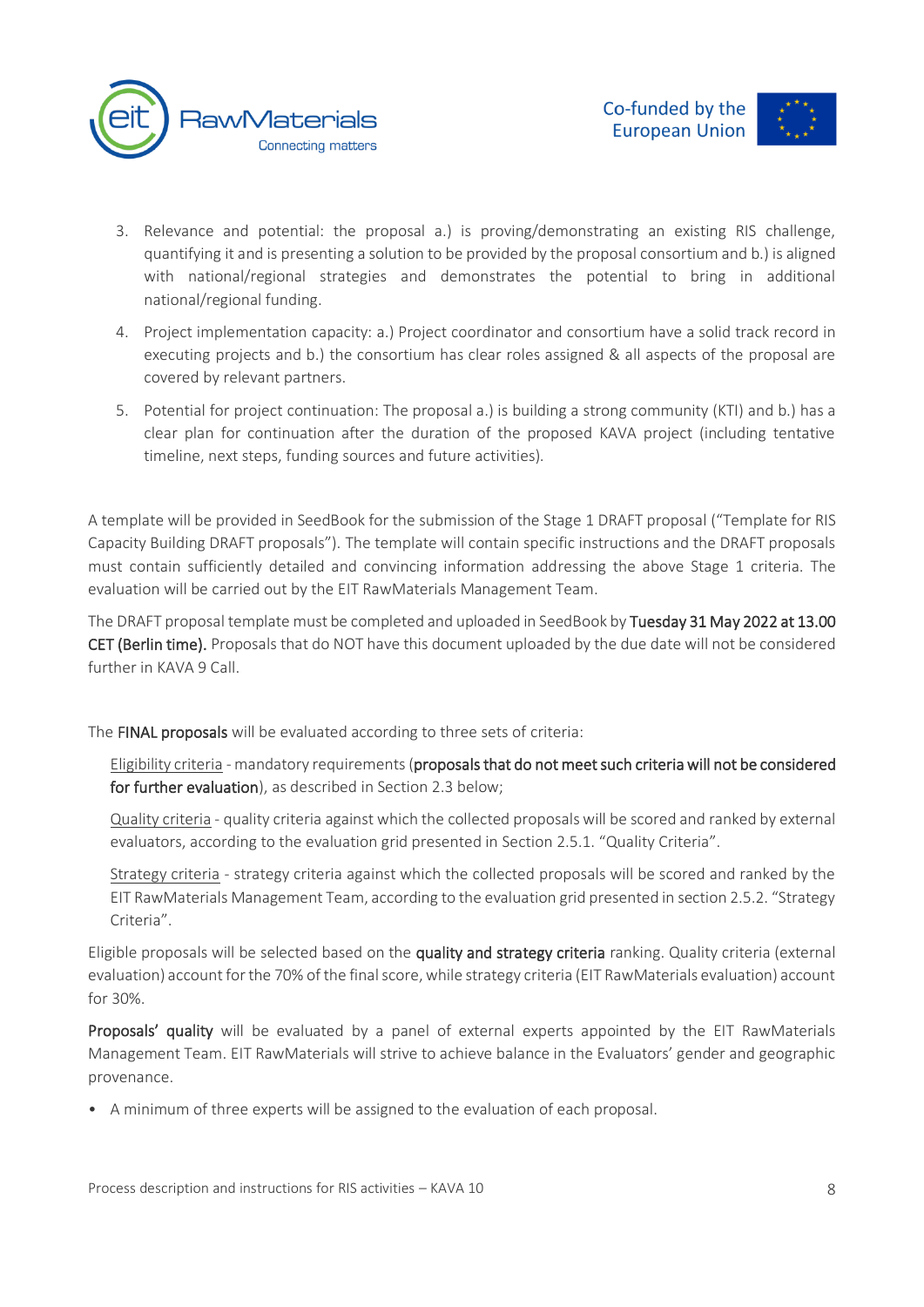

- In the first step, these assigned experts evaluate each proposal remotely using the criteria set out in the 2.5.1. Quality Criteria.
- Final evaluation of all proposals is conducted by the entire panel (with the exclusion of any member with a conflict of interest). The strengths and weaknesses of each proposal as perceived by the panel will be documented and communicated to the Project Coordinator once the evaluation process is completed.
- EIT staff and management will act as the secretaries of the panel and facilitate the discussion during evaluation panel meetings but will otherwise not take part in the evaluation process.

Proposals' strategy will be evaluated using the criteria set out in the 2.6 Strategy Criteria grid. The final selection of all proposals is conducted by the EIT RawMaterials Managing Board using the same criteria. The strengths and weaknesses of each project will be documented and communicated to the Project Coordinator once the evaluation process is completed.

Based on the evaluation and the overall available funding, the EIT RawMaterials Managing Board will propose a portfolio of projects to be funded. The Executive Board will approve the portfolio of projects to be submitted to the EIT for funding, for the Business Plan 2022-24.

Coordinators of projects that are selected for funding will be informed after approval by the Executive Board and receive also the feedback from the evaluation panels. The feedback may include a list of requested changes that must be made by the Project Coordinator before the project can be given the final approval.

Also following approval by the Executive Board, Coordinators of projects that were not selected for funding will be informed. They will receive evaluation feedback as soon as it is finalised.

# 2.4. Eligibility criteria

Eligibility will be checked at the time of proposal submission and at the time of signing the Project Agreement, and will be applied throughout the project's funding period. In line with Horizon Europe rules, proposals that do not meet all the eligibility criteria at the time of FINAL proposal submission will be deemed ineligible and will not be evaluated. Proposals that do not meet all the eligibility criteria at the time of signing the Project Agreement will be deemed ineligible and will not be funded. After the signature of the Project Agreement, EIT RawMaterials will not consider any changes that impact on eligibility criteria, and the project will be immediately terminated if these are not met. The following eligibility criteria apply to RIS Capacity Building proposals:

- The lead organization must be from a RIS country.
- The majority of proposal activities are executed in RIS countries, they provide benefits for RIS countries and aim to raise the innovation level of entities in RIS countries.
- It must be clearly explained how the proposal is aligned with the Strategic Agenda 2021-27 of EIT RawMaterials.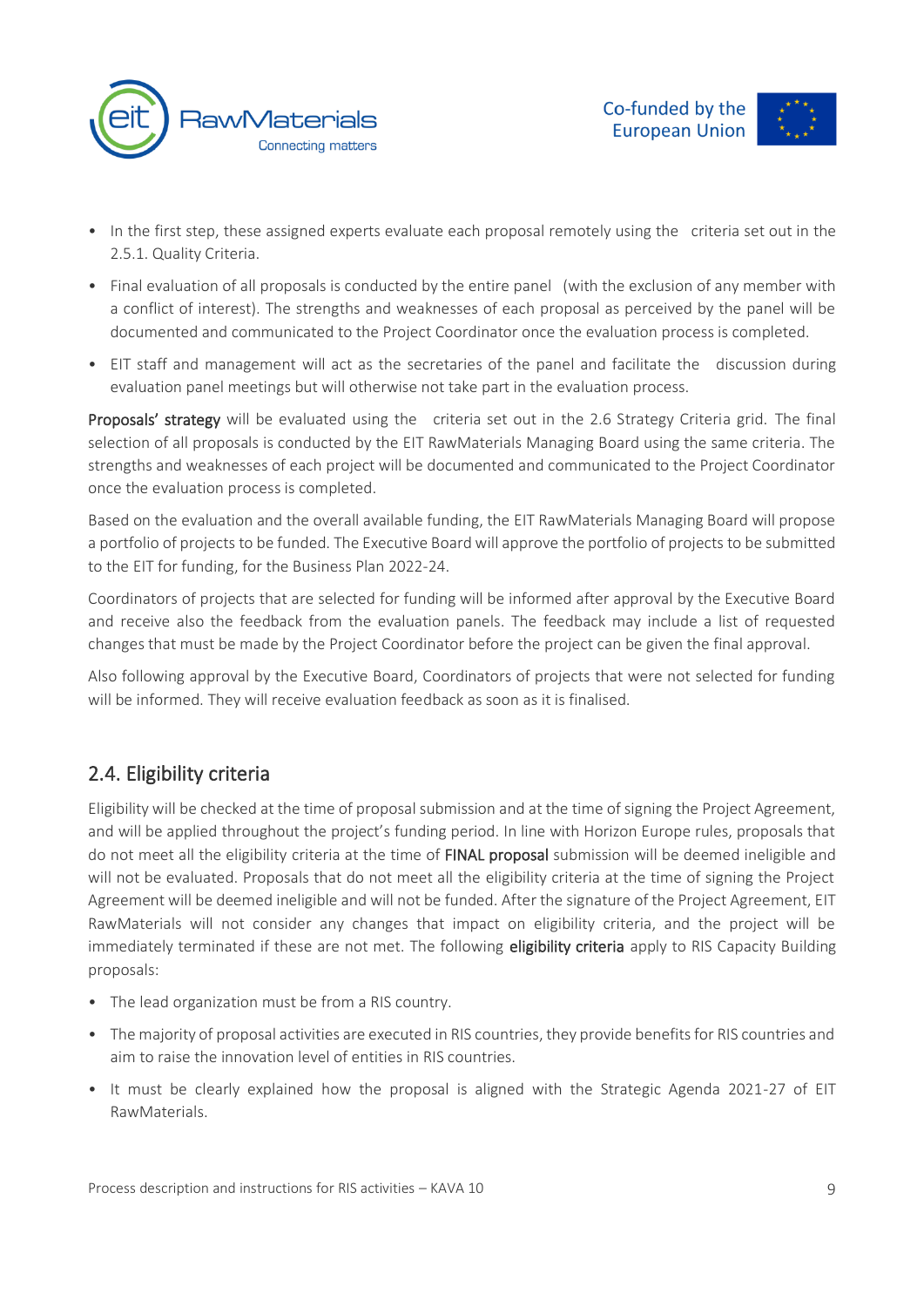



- The RIS Capacity Building proposals may request up to 100% EIT funding for eligible KAVA costs, if they clearly present effectiveness, efficiency and value for money. Co-funding will be evaluated positively.
- The project consortium must consist of a minimum of 2 organizations (at the time of proposal submission).
- The project consortium must consist of a minimum of 3 KIC Core, Associate or Project Partners (at the time of the project's start), coming from a minimum of 2 different countries.
- The lead organization must be a Core or Associate Partner (or Linked Third Party to a Core or Associate Partner) of EIT RawMaterials by the time the project starts.
- The project consortium must include organizations from at least 2 sides of the knowledge triangle (education, research, industry/business - as defined in the Partner registration documentation).
- Non-members are eligible to apply only if they submit an EIT RawMaterials membership application by mid of October 2022. Failure to apply for EIT RawMaterials membership by mid of October 2022 will result in their removal (including the requested funding) from the proposal (note that the project will be immediately terminated if eligibility criteria are not met at this stage). This provision does not apply to nonmembers that meet eligibility and selection criteria for RIS Task Partners
- The project cannot have one partner (including its Linked Third Parties) as the Work Package leader in all Work Packages. In most projects, it is envisaged (but not mandatory) that each partner will lead at least one WP, and that no more than 50% of the EIT funding will be assigned to any one partner (justification to be provided otherwise). It is eligible for non-RIS partners to lead a WP. It is mandatory to allocate a minimum of 50% of EIT funding, requested by the consortium, to RIS partners.
- A detailed work plan must be provided for each year of the project duration at the time of proposal submission, including determined milestones planning as described under 2.2.
- All proposals must include a 'Dissemination and Communication Plan' Work Package, following the communications guidelines included in the document '*EIT RawMaterials Communication and dissemination guidance'*
- All proposals must include a 'Project Management' Work Package, following the guidelines included in the document '*EIT RawMaterials Project Management guidance'.* The project should be managed by a project manager (PM) with relevant expertise in managing complex projects. Her/his profile can differ from the PC's, and s/he should commit to the project with a 15% FTE, to be monitored with timesheets (timesheet approved internally + declaration of honour) during project reporting. A one-page CV of the PM must be provided.
- Additional eligibility criteria apply to Lighthouse proposals as outlined in the document '*Lighthouse Appendix'*

## 2.5. Evaluation criteria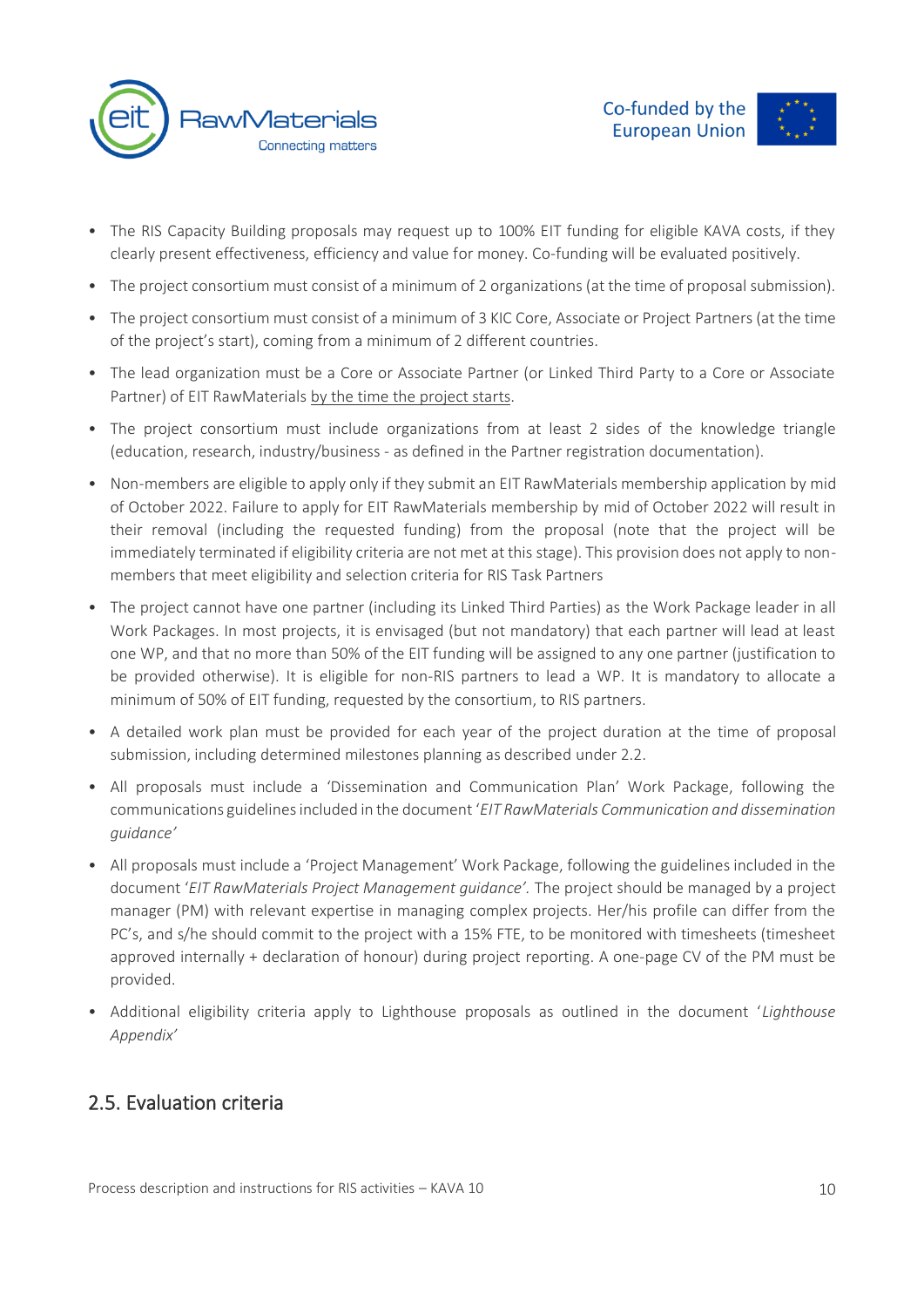





The following Quality and Strategy criteria apply to RIS Capacity Building proposals.

#### 2.5.1. Quality criteria

| Weight         | <b>Description of Criteria</b>                                                                                                                                                                                                                                                                                                                                   |  |
|----------------|------------------------------------------------------------------------------------------------------------------------------------------------------------------------------------------------------------------------------------------------------------------------------------------------------------------------------------------------------------------|--|
|                | (bullet points refer to examples but these are not exhaustive, and not all the points must be<br>addressed in each project)                                                                                                                                                                                                                                      |  |
| $\overline{7}$ | Innovation / impact creation capacity                                                                                                                                                                                                                                                                                                                            |  |
|                | Overall rationale for the project's importance, impact and innovation capacity<br>$\bullet$                                                                                                                                                                                                                                                                      |  |
|                | RIS importance of the targeted theme/challenge<br>$\bullet$                                                                                                                                                                                                                                                                                                      |  |
|                | Potential to deliver tangible results and products, processes or services that have not been<br>$\bullet$<br>delivered by other institutions                                                                                                                                                                                                                     |  |
|                | Clear dissemination strategy and application (to other countries, on-going initiatives and<br>$\bullet$<br>programmes, links to development in other materials, themes, markets, audiences,<br>partners, etc.)                                                                                                                                                   |  |
|                | Expected benefits for each involved RIS partner should be described in detail as well as<br>$\bullet$<br>benefits for community and region                                                                                                                                                                                                                       |  |
|                | Creation of synergies with other actors in the local ecosystem to create an impact beyond<br>$\bullet$<br>the individual project itself is well described                                                                                                                                                                                                        |  |
| $\overline{7}$ | Quality of the project definition and scope                                                                                                                                                                                                                                                                                                                      |  |
|                | of the<br>challenge<br>addressed<br>Explanation<br>materials<br>project<br>raw<br>by<br>this<br>$\bullet$<br>(proving/demonstrating that this is an existing challenge and quantifying it) and why the<br>project will deliver robust solutions (background, data, current situation, issues and<br>opportunities - specifically pertaining to EIT RawMaterials) |  |
|                | Detailed, step-by-step project work plan, broken down into design and implementation<br>$\bullet$<br>phases and defining work packages, management and milestones to show how the project<br>delivers value to the project consortium and its key stakeholders                                                                                                   |  |
|                | Definition of aims, objectives, deliverables, final results and their relevance to EIT<br>$\bullet$<br>RawMaterials                                                                                                                                                                                                                                              |  |
|                | Demonstration of the project's added value in terms of promoting entrepreneurship and<br>innovation                                                                                                                                                                                                                                                              |  |
|                | Identification of key risks and success factors supplemented with a mitigation strategy to<br>$\bullet$<br>overcome those risks                                                                                                                                                                                                                                  |  |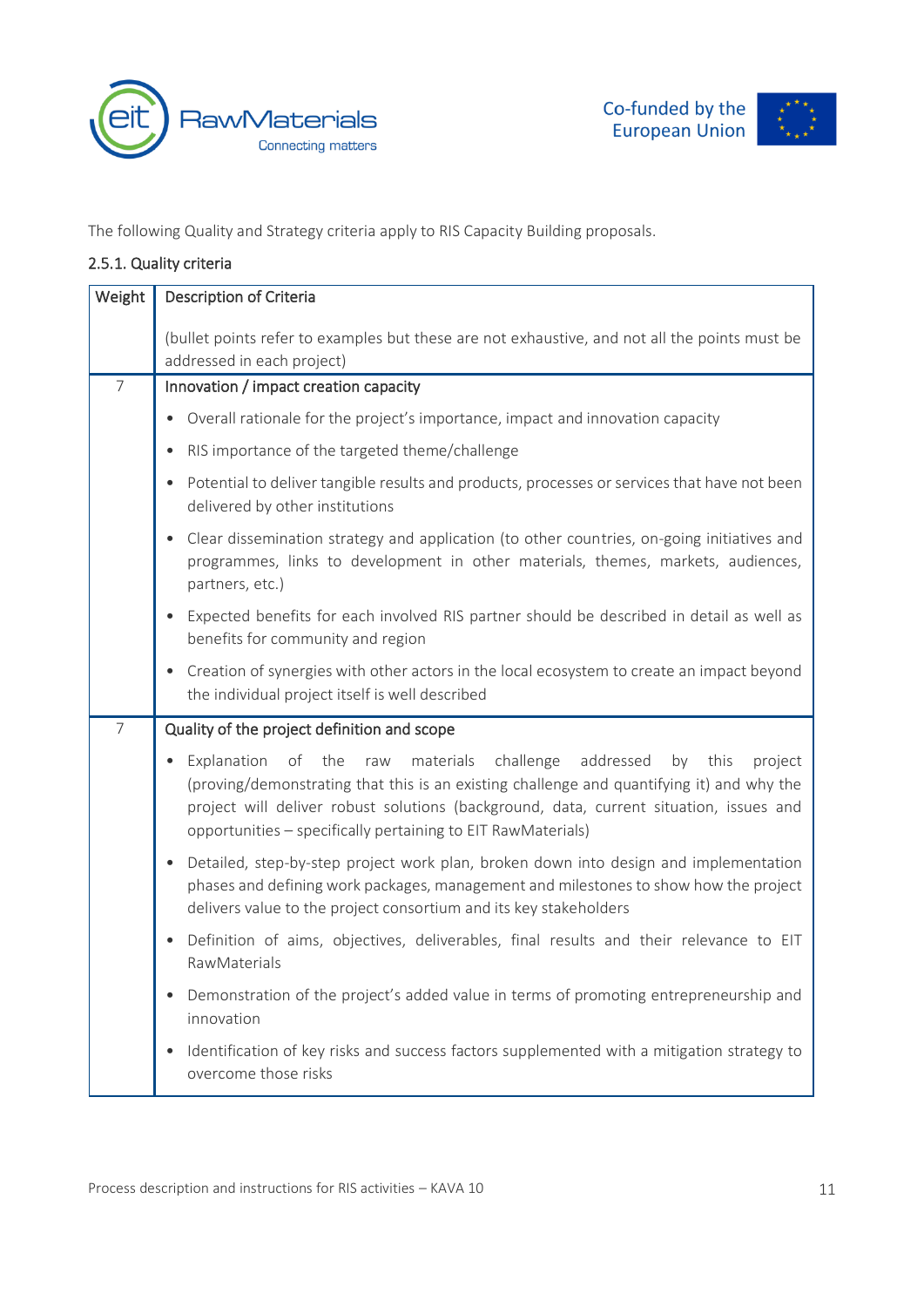





|              | Quantitative demonstration of short-term and long-term impact of the project, especially<br>$\bullet$<br>illustrating how the project impact will contribute solutions to societal and industrial<br>challenges (Market analysis where applicable) |  |
|--------------|----------------------------------------------------------------------------------------------------------------------------------------------------------------------------------------------------------------------------------------------------|--|
|              | Effective and comprehensive communication and dissemination plan, building on the<br>$\bullet$<br>communication guidelines                                                                                                                         |  |
| 3            | Quality of the consortium                                                                                                                                                                                                                          |  |
|              | Relevance and demonstrated commitment of the lead partner<br>$\bullet$                                                                                                                                                                             |  |
|              | Relevant experience, expertise and resources, and demonstrated commitment and<br>$\bullet$<br>engagement of each of the partners                                                                                                                   |  |
|              | Diversity and complementarity of the partners, and clear definition and description of roles<br>$\bullet$<br>and responsibilities with justification of why these partners were selected                                                           |  |
|              | Appropriate level of cooperation and interaction within the consortium to support<br>$\bullet$<br>effective knowledge management                                                                                                                   |  |
|              | Active involvement of industrial partners where applicable<br>$\bullet$                                                                                                                                                                            |  |
|              | Clear definition and description of role and responsibility of the industrial partner within<br>$\bullet$<br>the project                                                                                                                           |  |
|              | Demonstrated commitment and engagement of the industry partner(s) with written<br>$\bullet$<br>evidence                                                                                                                                            |  |
|              | Involvement of relevant external stakeholders from RIS countries to contribute to the<br>$\bullet$<br>project objective and scope                                                                                                                  |  |
|              | Project governance structure and operational coordination mechanisms<br>$\bullet$                                                                                                                                                                  |  |
| $\mathsf{3}$ | <b>Continuation Potential</b>                                                                                                                                                                                                                      |  |
|              | Expected/planned continuation of the activities building on results of this KAVA project<br>$\bullet$<br>(including tentative timeline, next steps, funding sources and future activities).                                                        |  |
|              | Soundness of the proposal from a regional (RIS) demand perspective<br>$\bullet$                                                                                                                                                                    |  |

# Total weight =20

The score given for each criterion by the panel will then be multiplied by the weight. Maximum score is 100 = 20 (total weight) \* 5 (maximum score for each criterion). These quantitative scores will be used as input for the consensus evaluation panel.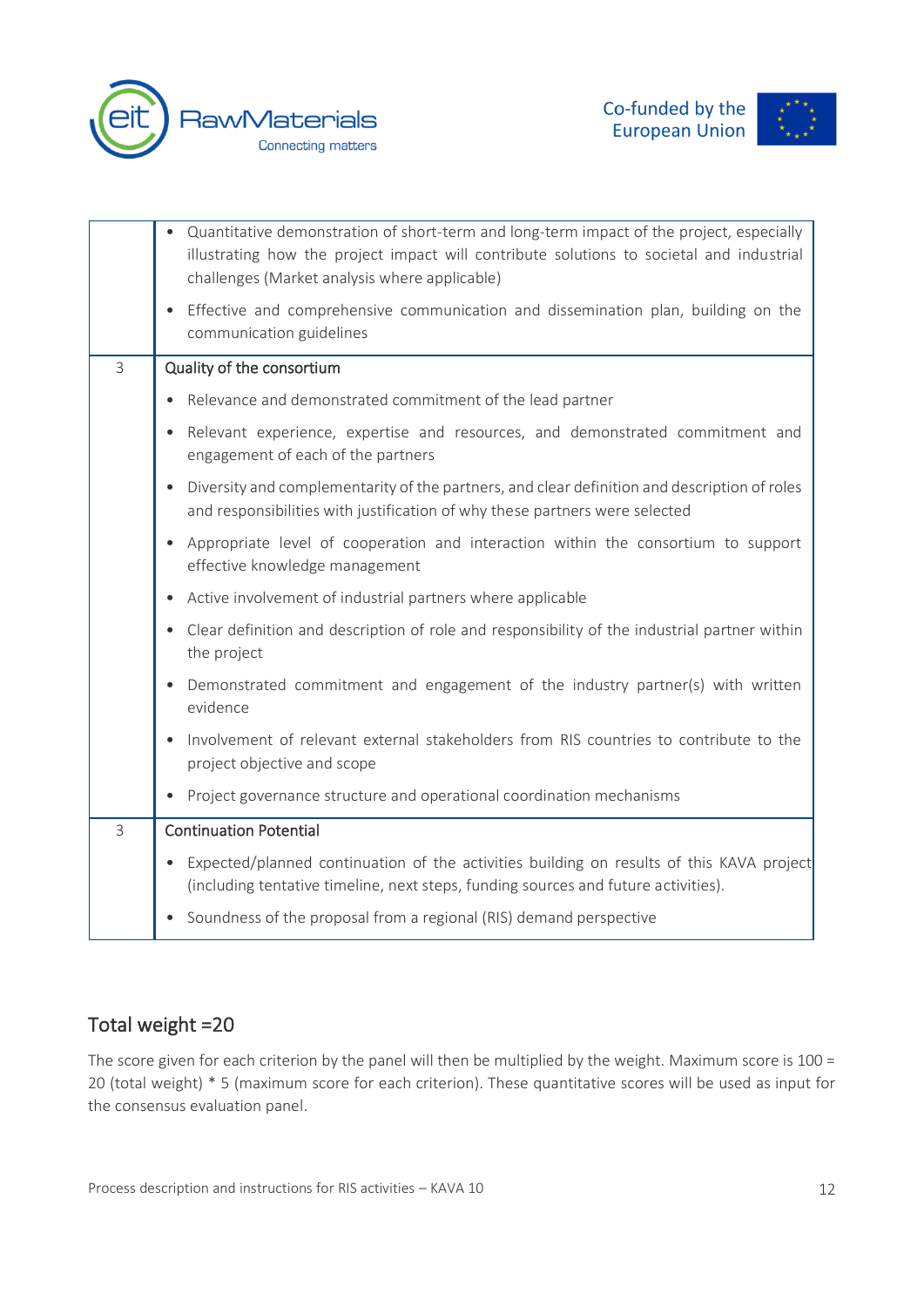





#### 2.5.2. Strategy criteria

| Weight                                                                    | Description of criteria                                                                                                                                                                                                                                                                                               |  |
|---------------------------------------------------------------------------|-----------------------------------------------------------------------------------------------------------------------------------------------------------------------------------------------------------------------------------------------------------------------------------------------------------------------|--|
|                                                                           | (bullet points refer to examples but these are not exhaustive, and not all the points must be<br>addressed in each project)                                                                                                                                                                                           |  |
| 8                                                                         | 1. Strategic importance for the KIC.                                                                                                                                                                                                                                                                                  |  |
|                                                                           | Overall contribution to the KIC's objectives and strategic agenda.<br>٠                                                                                                                                                                                                                                               |  |
|                                                                           | Fits clearly into one or more of the 6 Knowledge & Innovation Themes.<br>$\bullet$                                                                                                                                                                                                                                    |  |
|                                                                           | Targets raw materials critical to the green energy and circular economy transition.<br>$\bullet$                                                                                                                                                                                                                      |  |
|                                                                           | Involvement of a minimum of 2 sides of the knowledge triangle.<br>$\bullet$                                                                                                                                                                                                                                           |  |
| The proposal is solving more than one of key items from LHs.<br>$\bullet$ |                                                                                                                                                                                                                                                                                                                       |  |
|                                                                           | aligned<br>with<br>national/regional<br>The<br>proposal<br>is<br>strategies,<br>has<br>the<br>$\bullet$<br>potential to obtain additional national/regional funding and is presenting a detailed plan<br>to secure co-funding from national/regional funds.                                                           |  |
|                                                                           | There is a solid prospect for the project to translate into a larger project for which<br>$\bullet$<br>additional capital/investment will be required or attracted as a result of KAVA.                                                                                                                               |  |
| 8                                                                         | 2. Expected impact for the KIC (return on KAVA investment)                                                                                                                                                                                                                                                            |  |
|                                                                           | The proposal aims at actively integrating new RIS partners (a minimum of 1 new core,<br>$\bullet$<br>associate or project partner) during the course of the project.                                                                                                                                                  |  |
|                                                                           | The project proposal aims at generating societal impacts and/or is building a strong<br>$\bullet$<br>community with a clear plan on continuation of activities after the duration of the KAVA<br>projects, presenting a detailed plan for how the end results will be used, by whom, on how<br>this will be financed. |  |
|                                                                           | The project proposal will empower one or more RIS stakeholders/partners to coordinate<br>$\bullet$<br>projects and proposals and/or submit proposals to future calls, for which the lack of such<br>capacity is clearly present and demonstrated.                                                                     |  |
|                                                                           | The project proposal brings in a reasonable/or high number of EIT Core RIS KPIs.                                                                                                                                                                                                                                      |  |
| 4                                                                         | 3. Sustainability and Compliance                                                                                                                                                                                                                                                                                      |  |
|                                                                           | The proposal indicates continuation of activities after the end of the project and also<br>reveals a clear plan for continuation.                                                                                                                                                                                     |  |
|                                                                           | Backflow potential/ or even indicated will be evaluated positively.                                                                                                                                                                                                                                                   |  |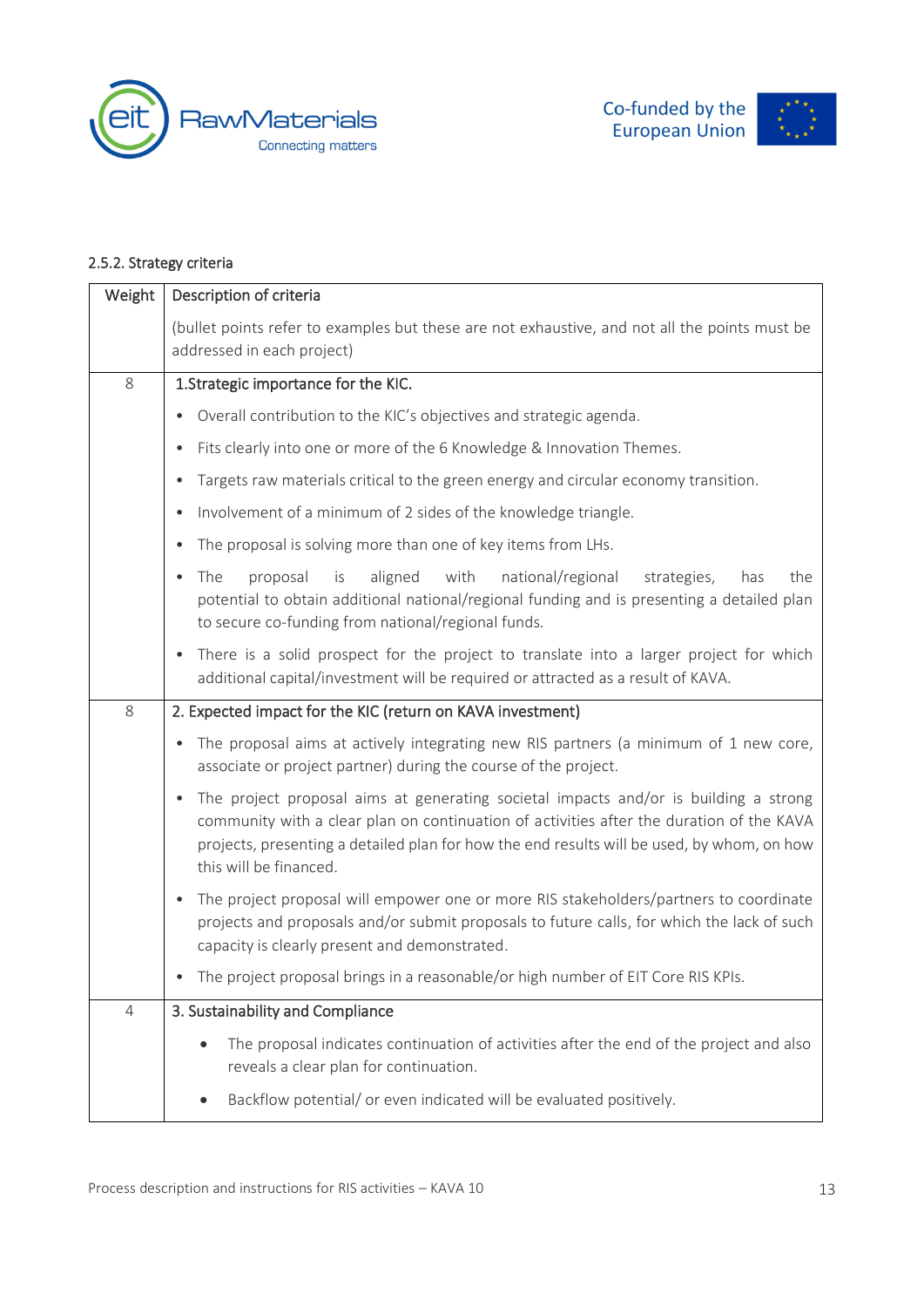



| The proposal describes very well the challenge in RIS region/country to be solved, what<br>$\bullet$<br>economical, social, KTI benefit it will create (in detail), what added value it will provide<br>(vs current solution) |
|-------------------------------------------------------------------------------------------------------------------------------------------------------------------------------------------------------------------------------|
| Customers/users/stakeholders are very well identified, ongoing engagements already<br>$\bullet$<br>exist.                                                                                                                     |
| Completeness and clarity of information provided in the proposal.<br>$\bullet$                                                                                                                                                |
| Quality of the project budget definition: clear explanation and justification of costs,<br>$\bullet$<br>proper balance of costs among partners in line with their assigned roles.                                             |

# Total weight =20

The score given for each criterion by the panel will then be multiplied by the weight. Maximum score is 100 = 20 (total weight) \* 5 (maximum score for each criterion). These quantitative scores will be used as input for the consensus evaluation panel.

Evaluation scale: In relation to each of the criteria above, each project will be scored from 0 to 5 according to the following scale:

| $\Omega$       | <b>Non-existent:</b> no relevant information provided in the application file or cannot be judged<br>because out of range                   |
|----------------|---------------------------------------------------------------------------------------------------------------------------------------------|
|                | Very poor: The criterion is addressed in a very incomplete and unsatisfactory manner                                                        |
| $\mathcal{P}$  | <b>Poor:</b> There are serious inherent weaknesses in relation to the criterion in question                                                 |
| 3              | Fair: While the proposal addresses the criterion, there are significant weaknesses that would<br>need correction                            |
| $\overline{4}$ | Good: The proposal addresses the criterion well, although some improvements are possible                                                    |
| 5              | <b>Excellent:</b> The proposal successfully addresses all relevant aspects of the criterion in question.<br>Any shortcomings are minor only |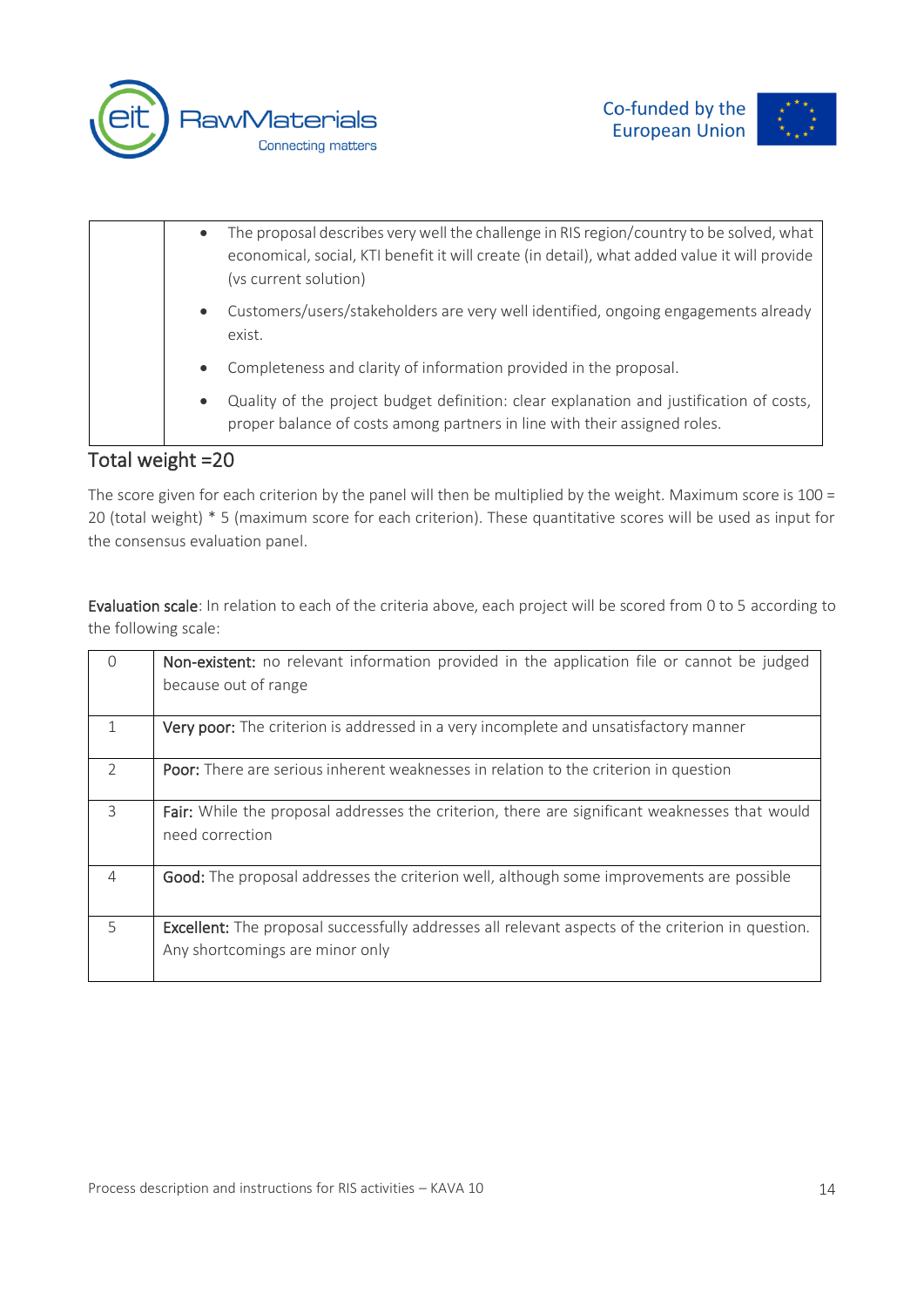





# 2.6. Calendar

| Thursday 31 March 2022                   | Launch of call                                                                                                         |
|------------------------------------------|------------------------------------------------------------------------------------------------------------------------|
| <b>Starting April 2022</b>               | The proposal submission platform "Seedbook"<br>(https://seedbook.eitrawmaterials.eu)<br>goes<br>online                 |
| Tuesday 31 May 2022 at 13.00 CET         | Proposal REGISTRATION deadline                                                                                         |
| Tuesday 31 May 2022 at 13.00 CET         | <b>DRAFT Proposal SUBMISSION</b> deadline (DRAFT<br>Proposal is uploaded in SeedBook)                                  |
| First half of June 2022                  | <b>Evaluation of DRAFT Proposals</b>                                                                                   |
| Wednesday 22 June 2022                   | Outcomes of the evaluation of the DRAFT<br>proposals is communicated to the consortia                                  |
| Wednesday 14 September 2022 at 13.00 CET | <b>FINAL Proposal SUBMISSION deadline</b>                                                                              |
| Mid September to mid October 2022        | Evaluation by panel of external experts                                                                                |
| Mid October 2022                         | Preparation of list of projects for funding by KIC<br><b>Management Team</b>                                           |
| Wednesday 19 October 2022                | Approval of list of projects for funding by KIC<br>Executive Board & communication to partners                         |
| Mid of November 2022                     | Registration of new partners at GA and<br>inclusion of selected projects in Business Plan<br>2023-2025                 |
| January, 2023                            | Earliest starting date for approved projects (to<br>be confirmed)                                                      |
| To be confirmed                          | EIT approval of project portfolio after all the<br>requests for clarification have been satisfied (to<br>be confirmed) |

The next call for projects is expected to be launched in the third quarter of 2022, with a submission deadline in the first quarter of 2023.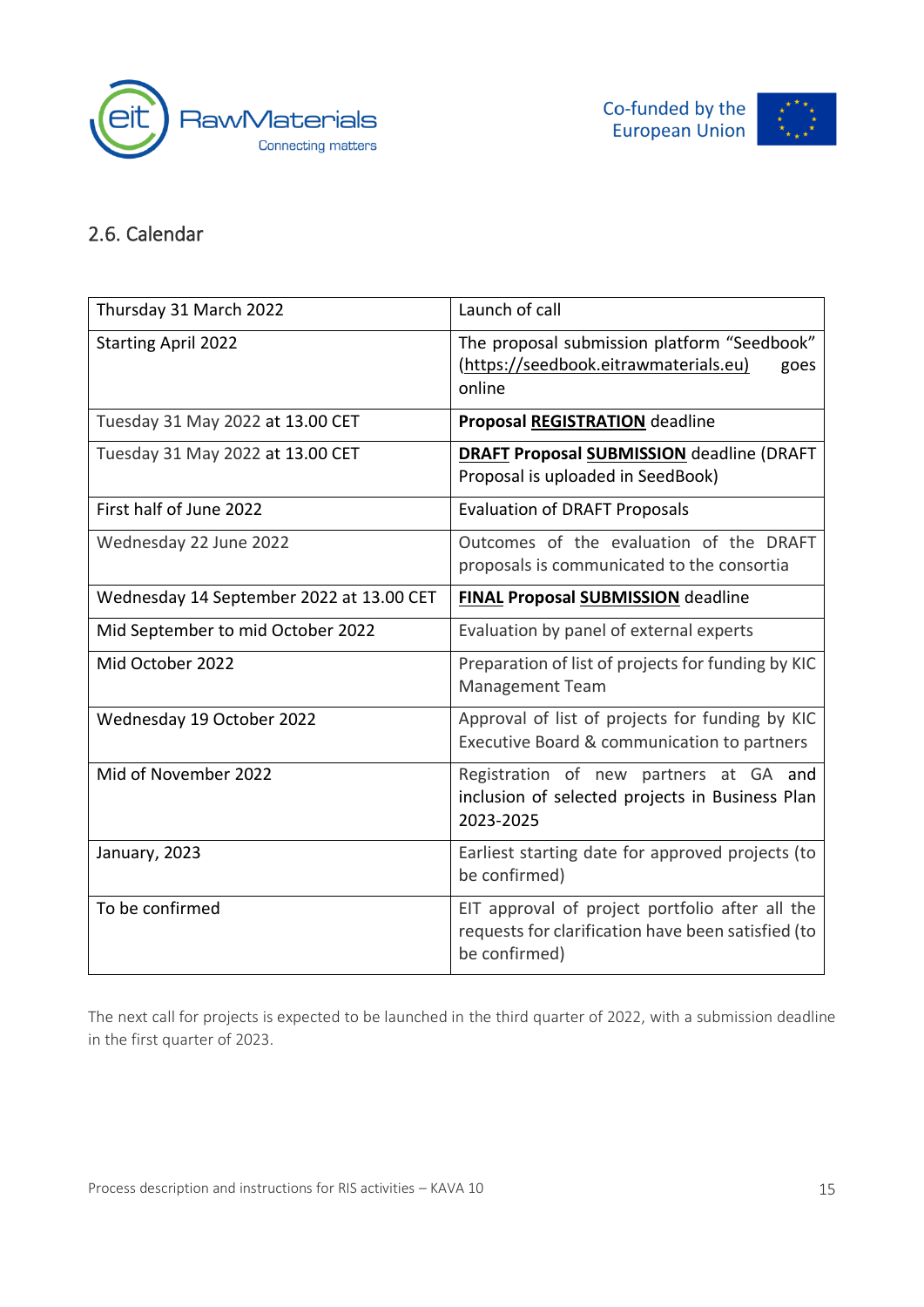



## 2.7. Registration and proposal submission using SeedBook

Registrations and proposals can only be submitted using the IT-tool SeedBook. Project Coordinators are invited to register via this link https://seedbook.eitrawmaterials.eu from mid of September 2021 to get the access to the tool, register their proposal and commence the proposal submission process. Innovation Hub staff will assist in using the IT tool.

The DRAFT Proposal must be submitted Wednesday 31 May 2022 at 13.00 CET (Berlin time).

The FINAL proposals must be submitted by Wednesday 14 September 2022 at 13.00 CET (Berlin time).

## 2.8. Appeal and redress procedure

Upon reception of the feedback, the applicant may wish to lodge a request for redress, if there is a concern that there might have been a shortcoming in the way a proposal was evaluated, or if the results of the eligibility checks are incorrect. The redress procedure is not meant to call into question the judgement made by the expert-evaluators. It will consider only procedural shortcomings and factual errors.

Requests for redress should be raised within one month of the reception of the evaluation feedback sent by EIT RawMaterials, and should be sent to [Compliance@eitrawmaterials.eu.](mailto:Compliance@eitrawmaterials.eu) Requests must:

- be related to the evaluation process, or eligibility checks;
- include a clear description of the grounds for the complaint;
- be received within the time limit specified above.

An initial reply will be sent to complainants no later than two weeks after the deadline for redress requests. This initial reply will indicate when a definitive reply will be provided. A redress committee of EIT RawMaterials may be convened to examine the evaluation process for the case under consideration. The committee's role is to ensure a coherent interpretation of requests, and equal treatment of applicants. The redress committee itself, however, does not re-evaluate the proposal. Depending on the nature of the complaint, the committee may review the evaluation report, the individual comments and examine the CVs of the evaluation experts. Following its review, the committee will recommend a course of action to the EIT RawMaterials OMT. If there is clear evidence of a shortcoming that could affect the funding decision, it is possible that all or part of the proposal may be re-evaluated. Unless there is clear evidence of a shortcoming there will be no follow-up or re-evaluation. The Executive Board of EIT RawMaterials will be informed of any redress procedures in due course.

Please note:

- This procedure is concerned with the evaluation and/or eligibility checking process.
- The committee will not call into question the judgment of the individual expert-evaluators,

whose qualifications have been already assessed and validated.